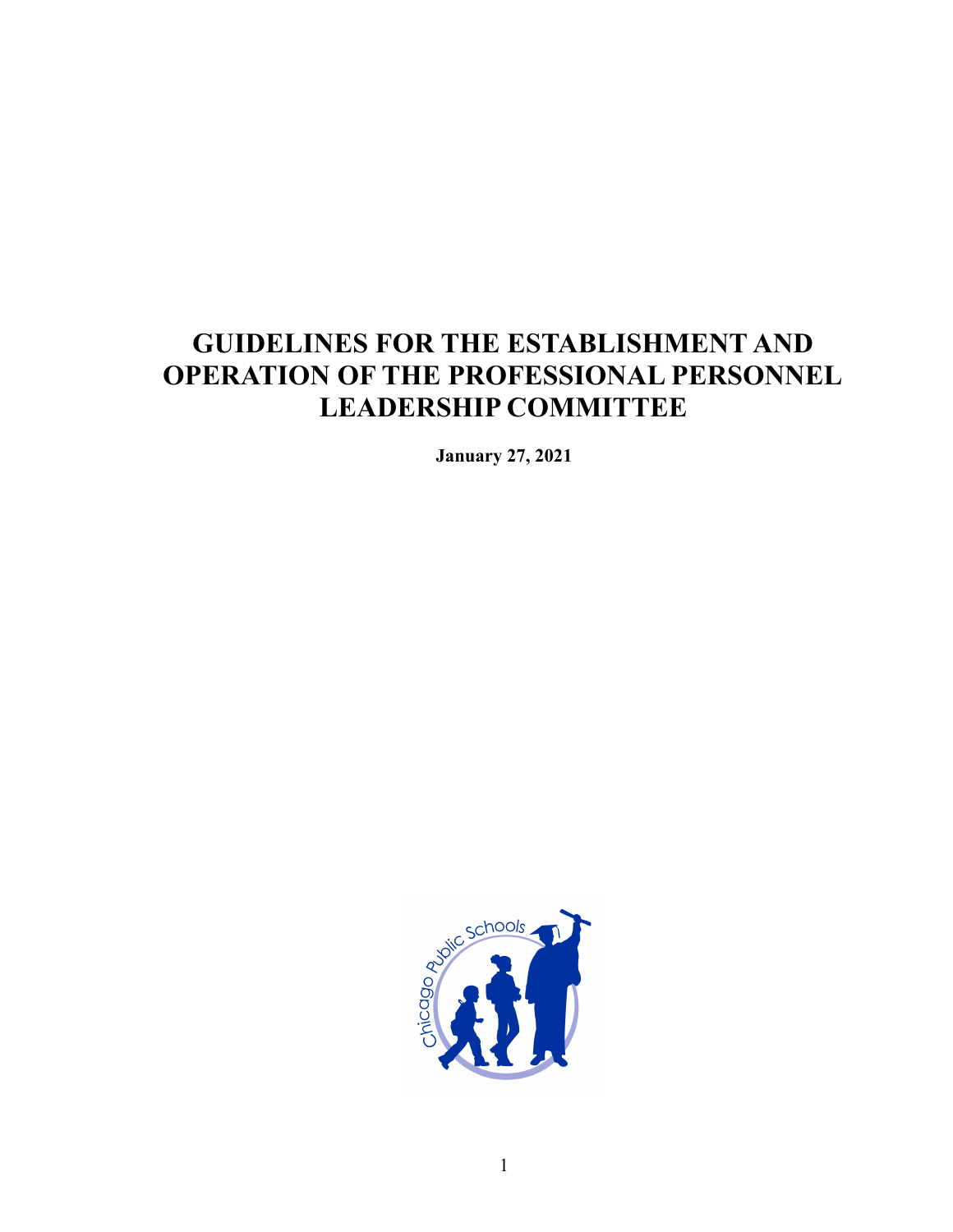# **TABLE OF CONTENTS**

| <b>ROLE OF THE PPLC</b><br>$\mathbf{I}$ .                                        | $\mathbf{3}$            |
|----------------------------------------------------------------------------------|-------------------------|
| PPLC'S PURPOSE                                                                   | 3                       |
| PPLC'S AUTHORITY                                                                 | 3                       |
| II. DIFFERENCE BETWEEN PPLC AND PPC                                              | $\mathbf{3}$            |
| <b>III. COMPOSITION AND ELECTION OF PPLC MEMBERS</b>                             | $\overline{\mathbf{4}}$ |
| WHO IS ELIGIBLE TO SERVE ON THE PPLC?                                            | $\overline{4}$          |
| HOW MANY MEMBERS CAN THE PPLC HAVE?                                              | $\overline{4}$          |
| WHO DECIDES HOW MANY MEMBERS THE PPLC WILL HAVE?                                 | $\overline{4}$          |
| WHO CONDUCTS THE ELECTION OF THE PPLC MEMBERS?                                   | $\overline{4}$          |
| WHO IS ELIGIBLE TO VOTE FOR THE MEMBERS OF THE PPLC?                             | $\overline{4}$          |
| IS CUMULATIVE VOTING (I.E., CASTING MORE THAN ONE VOTE PER                       |                         |
| <b>CANDIDATE) PERMITTED?</b>                                                     | $\overline{4}$          |
| <b>HOW ARE TIES BROKEN?</b>                                                      | 5                       |
| HOW LONG DO PPLC MEMBERS SERVE?                                                  | 5                       |
| <b>HOW ARE VACANCIES FILLED?</b>                                                 | 5                       |
| <b>IV. PPLC OPERATION</b>                                                        | 5                       |
| HOW OFTEN AND WHEN DOES THE PPLC MEET?                                           | 5                       |
| WHAT IS THE ROLE OF THE PRINCIPAL AND LSC IN PPLC MEETINGS AND<br>DELIBERATIONS? | 5                       |
| DOES THE OPEN MEETINGS ACT APPLY TO THE PPLC?                                    | 5                       |
| DOES THE FREEDOM OF INFORMATION ACT APPLY TO THE PPLC?                           | $\overline{7}$          |
| V. THE ANNUAL ELECTION MEETING                                                   | $\overline{7}$          |
| VI. ORGANIZATION OF THE PPLC AFTER THE ELECTION                                  | 8                       |
| Officer Criteria*                                                                | 8                       |
| Meetings                                                                         | 9                       |
| Committees                                                                       | 9                       |
| Other                                                                            | 9                       |
| <b>Sample Notice of Annual Election Meeting of PPLC</b>                          | 10                      |
| <b>Sample PPLC Ballot</b>                                                        | 11                      |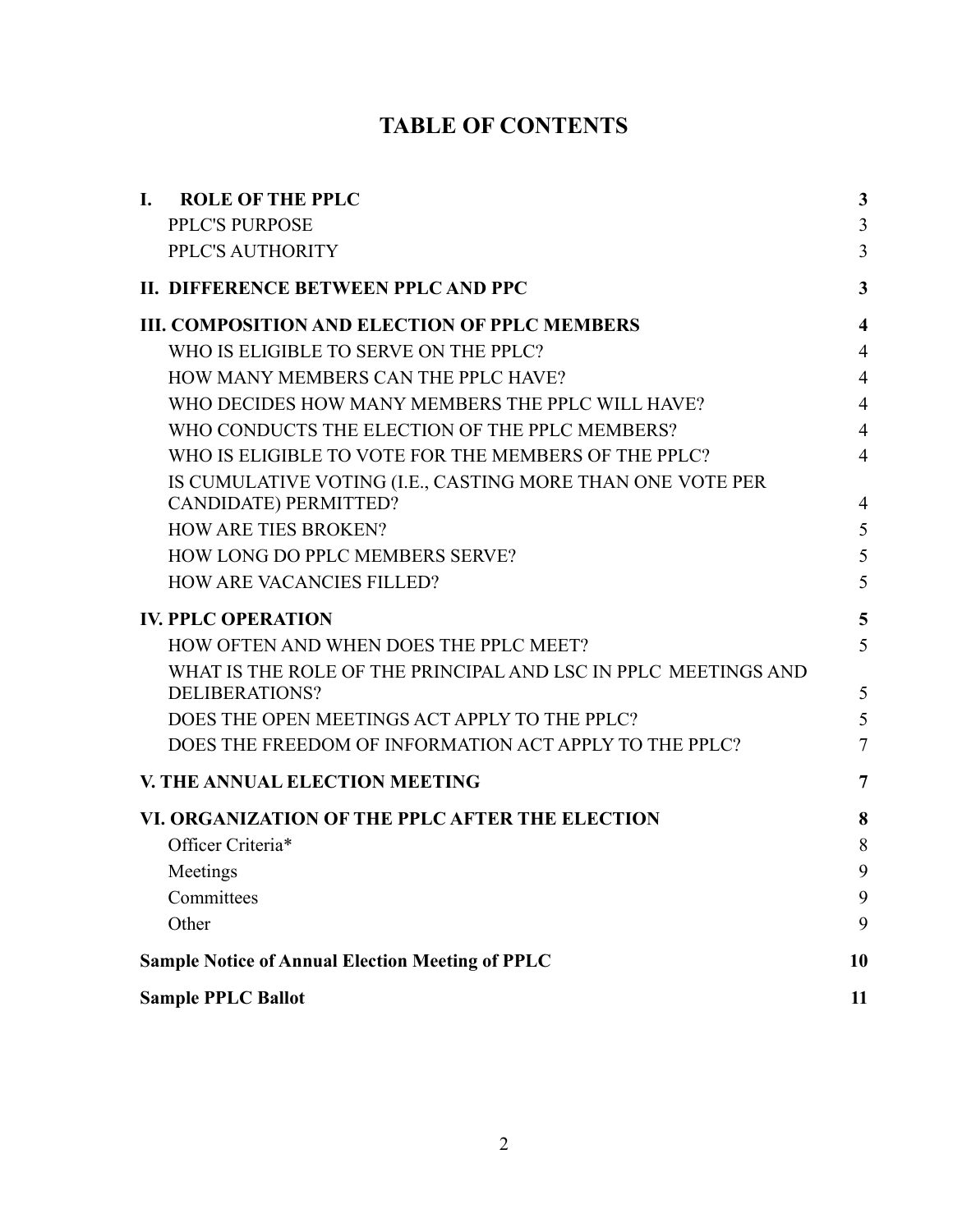## **I. ROLE OF THE PPLC**

The School Reform Law requires the establishment of a Professional Personnel Leadership Committee (PPLC) at each attendance center. The purpose of this committee is to advise the principal and the Local School Council (LSC) of the attendance center on matters relating to the educational program, including, but not limited to, the curriculum and the development and implementation of the School Improvement Plan. The following guidelines are intended to assist the staff in the establishment and operation of the Professional Personnel Leadership Committee. 105 ILCS 5/34-2.4a.

#### **PPLC'S PURPOSE**

The purpose of the PPLC is to develop and formally present recommendations to the principal and the Local School Council (LSC) on all matters related to the educational program, including but not limited to curriculum, school improvement plan development and implementation, and school budgeting.

PPLCs DO NOT evaluate teaching or administrative staff or principals. PPLCs are not grievance committees (see "Difference between PPLC and PPC" below).

#### **PPLC'S AUTHORITY**

The PPLC has the authority to gather information from school staff through interviews on non-instructional time, without the prior approval of the principal, the LSC, the board, the board's chief executive officer or the chief executive officer's administrative staff.

The PPLC shall meet with the principal at least once a month to make recommendations regarding the specific methods and content of the school's curriculum and to make other educational improvement recommendations approved by the PPLC. A PPLC report on these matters may be placed on the LSC's monthly agenda.

The PPLC must have an opportunity to review and make recommendations regarding the school improvement plan and the school budget and the principal shall give the PPLC the opportunity to do so. The teacher members of the PPLC may bring motions on those recommendations approved by the PPLC at LSC meetings.

## **II. DIFFERENCE BETWEEN PPLC AND PPC**

The PPLC is a committee of certified classroom teachers and other certificated personnel which advises the principal and LSC on the school's educational program. The Professional Problems Committee (PPC) is a committee of 3-5 members of the Chicago Teachers Union (CTU) created pursuant to the collective bargaining agreement between the Chicago Teachers Union and the Board of Education to discuss with the principal school operations and issues other than grievances relating to the implementation of the collective bargaining agreement.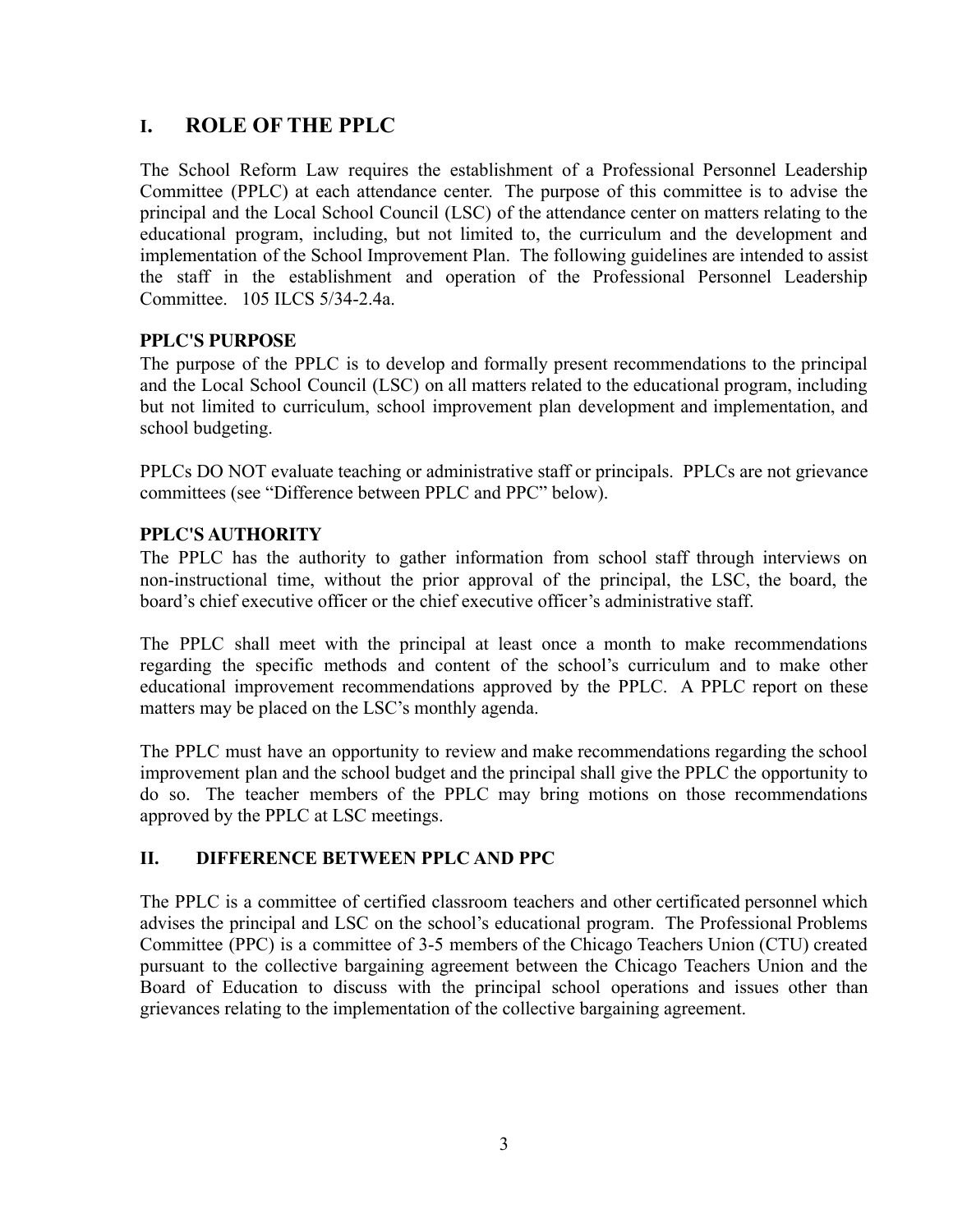## **III. COMPOSITION AND ELECTION OF PPLC MEMBERS**

## **WHO IS ELIGIBLE TO SERVE ON THE PPLC?**

Certified classroom teachers and other certificated personnel who are employed at the attendance center are eligible to serve on the PPLC.

## **HOW MANY MEMBERS CAN THE PPLC HAVE?**

The PPLC may have a maximum membership of nine (9) certified classroom teachers or certificated personnel as follows:

- The two (2) teacher representatives to the LSC, who shall serve as co-chairs of the PPLC (*Note*: the PPLC may decide, however, that only one of the LSC teacher representatives will serve as its chairperson.)
- Up to seven (7) additional members elected by the certified classroom teachers and certificated personnel.

## **WHO DECIDES HOW MANY MEMBERS THE PPLC WILL HAVE?**

The certified classroom teachers, other certificated personnel, and principal decide how many members will serve on the PPLC. Ideally, this will be accomplished by consensus. If consensus cannot be reached, a vote by a show hands or secret ballot may be employed to determine the number of members.

## **WHO CONDUCTS THE ELECTION OF THE PPLC MEMBERS?**

The annual election meeting shall be convened by the principal of the attendance center. Such a meeting should be well publicized by the principal of the attendance center at least two weeks prior to the date of the election. **Elections should be held no later than the fifth week of the school year.** The principal shall convene the meeting and may vote on the number of members of which the PPLC shall consist but shall not vote on the candidates for the PPLC.

If for some reason the principal does not convene the annual election meeting, the currently serving LSC teacher representatives may convene a well-publicized meeting of the certified classroom teachers and other certificated staff to elect the new PPLC for that school year.

## **WHO IS ELIGIBLE TO VOTE FOR THE MEMBERS OF THE PPLC?**

Only those persons eligible to serve on the PPLC and who are present at the election meeting are eligible to vote. Neither the principal nor staff not assigned to the attendance center may vote. If needed, on the day of the election meeting, the principal shall provide a list of persons eligible to vote.

## **IS CUMULATIVE VOTING (I.E., CASTING MORE THAN ONE VOTE PER CANDIDATE) PERMITTED?**

A staff member who is eligible to vote may vote for as many candidates as the number of persons to be elected, but votes shall not be cumulative. In other words, if the determination has been made to elect seven members to the PPLC, staff eligible to vote may vote for each PPLC slot, but may cast no more than one vote for any individual candidate. No one may vote by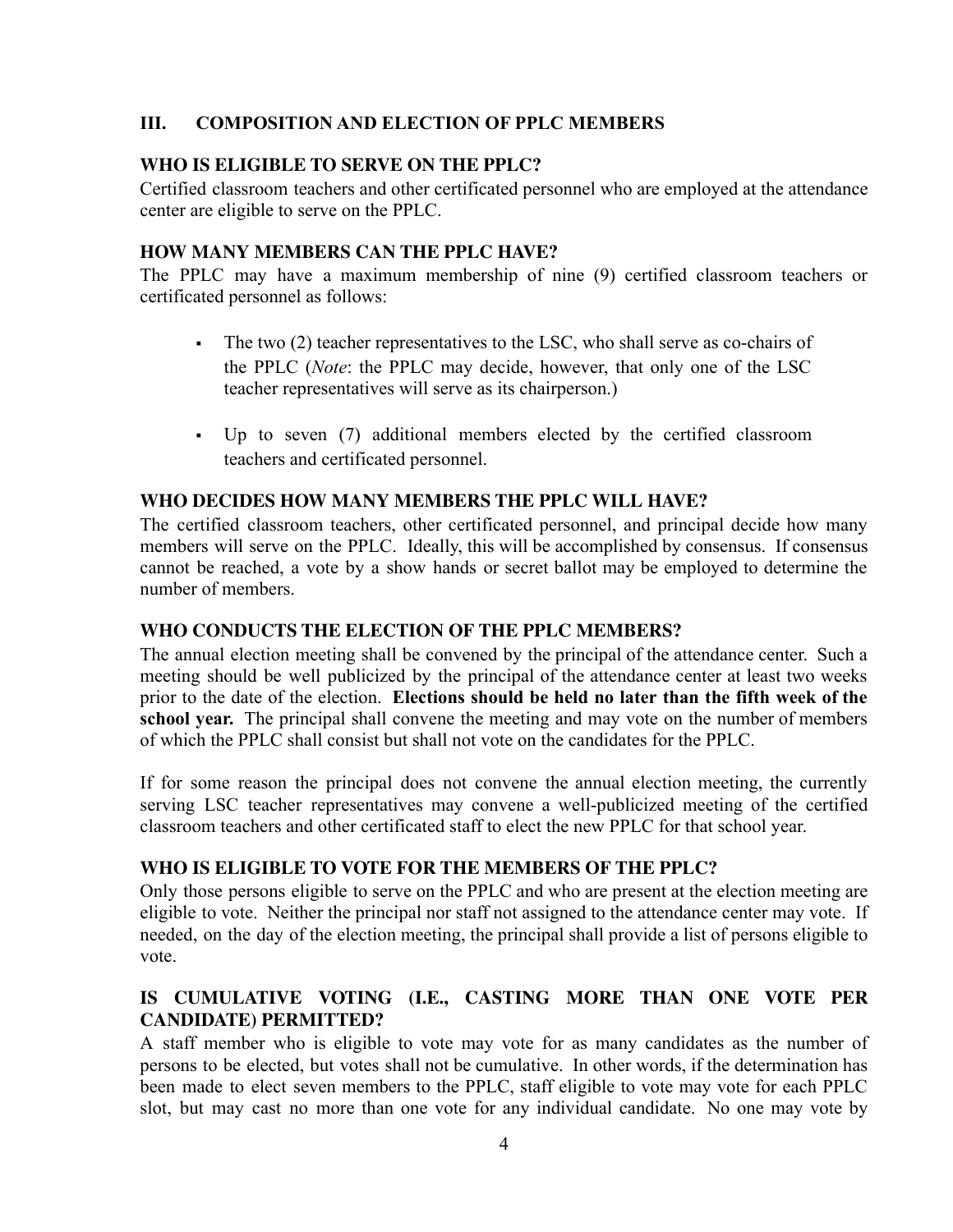proxy, substitute or absentee ballot. Election results shall be determined no later than the conclusion of the election meeting or established voting period, and the results posted immediately thereafter.

## **HOW ARE TIES BROKEN?**

Tie votes shall be broken by lot.

## **HOW LONG DO PPLC MEMBERS SERVE?**

Persons elected to the PPLC serve a one-year term, which runs concurrently with the school year. Elections are held on an annual basis and should be scheduled by the principal no later than five (5) weeks after the start of the school year.

## **HOW ARE VACANCIES FILLED?**

Vacancies on the PPLC shall be filled in the same manner as used to elect persons to the PPLC. The principal shall convene a well-publicized meeting of all certified classroom teachers and other certificated personnel assigned to the attendance center for the purpose of filling vacancies on the PPLC. At this election meeting, those eligible to vote shall fill the vacancies by voting for a person or persons eligible to serve on the PPLC.

## **IV. PPLC OPERATION**

## **HOW OFTEN AND WHEN DOES THE PPLC MEET?**

The PPLC shall meet monthly with the principal.

All meetings shall be held before or after school with no loss of instructional time. Members shall receive no compensation for their activities as members.

## **WHAT IS THE ROLE OF THE PRINCIPAL AND LSC IN PPLC MEETINGS AND DELIBERATIONS?**

The PPLC operates as an independent advisory body to the principal and the LSC. Neither the principal nor the LSC have an official role in PPLC deliberations or its meetings. However, the principal and LSC members may serve as valuable resources in the deliberations of the PPLC. Moreover, it is beneficial to all concerned, especially the school's student body, for the PPLC, LSC and principal to strive for a mutually respectful and professional relationship in an effort to foster an atmosphere conducive to consensus-building as it pertains to the educational program. Accordingly, the PPLC is encouraged to invite the principal and LSC members to its meetings and LSC members and principals are encouraged to work with the PPLC.

## **DOES THE OPEN MEETINGS ACT APPLY TO THE PPLC?**

The PPLC is subject to the Open Meetings Act (OMA). Therefore, the same rules that apply to Local School Council Meetings apply to PPLC meetings. OMA was amended effective June 12, 2020, to give additional guidance to public bodies conducting meetings during the COVID-19 pandemic. It is strongly recommended that remote PPLC meetings be held via Google Meet during the declared public health crisis.

The OMA rules are as follows: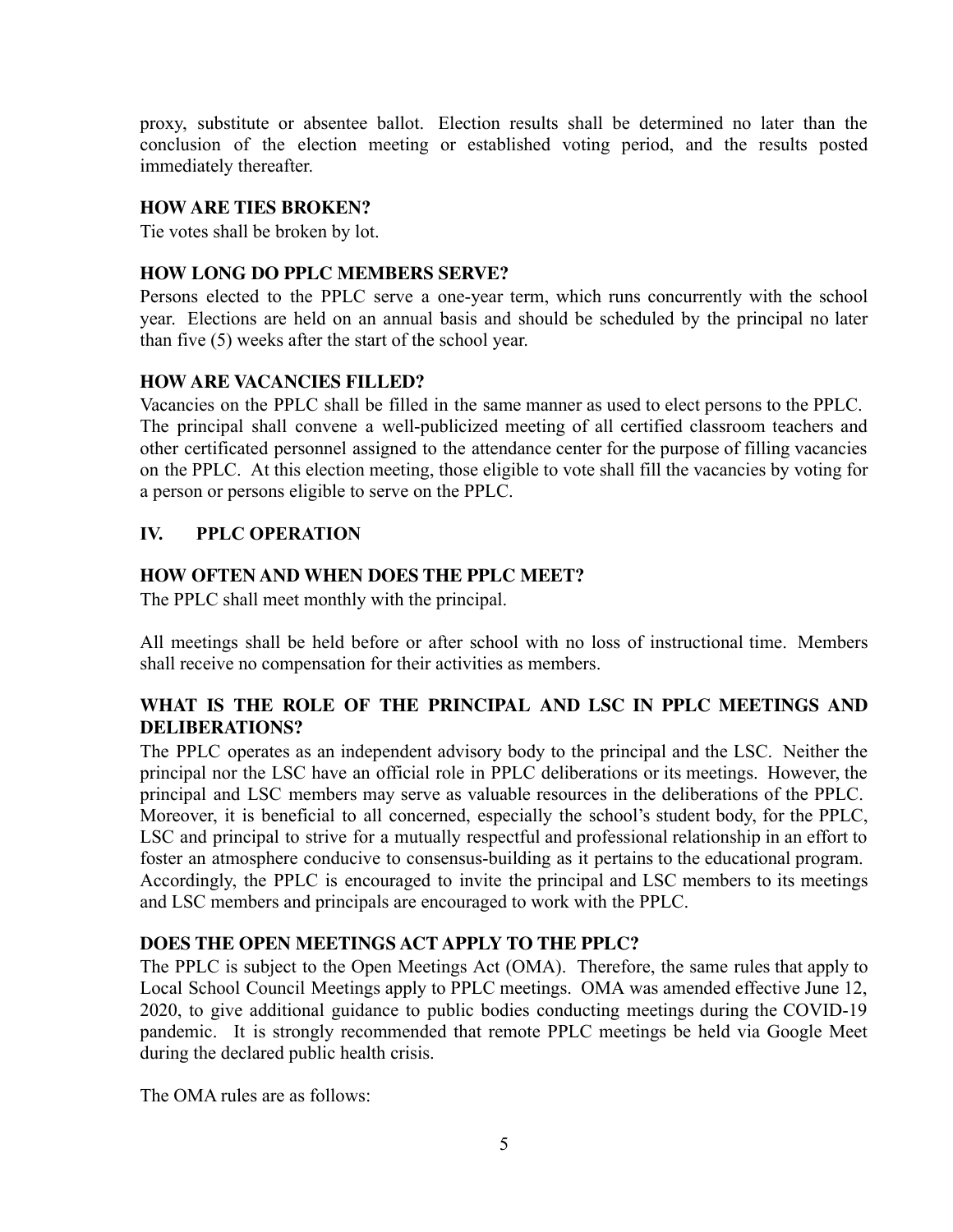- Holding meetings by audio or video conference without the physical presences of a quorum of the members during a public health crisis if the following conditions are met:
	- o The Governor or Illinois Department of Public Health Director have issued a disaster declaration and the public body's jurisdiction is covered by the disaster proclamation; and
	- o The head of the public body determines that the in-person meeting is not practical or prudent because of a disaster
- Posting public notices and agendas for all PPLC meetings at least forty-eight (48) hours in advance at the school;
	- o If the PPLC has a website, the meeting notice and agenda must be posted until the end of the meeting.
	- o Website links for remote meetings and conference line numbers should be included in the meeting notice
	- o Upon request, notice of the PPLC meeting must be shared with news media organizations
	- o Agenda should list any potential matter in which the PPLC will vote to take action
- Allowing the public to attend PPLC meetings and to address the PPLC at every meeting;
	- o Public comments can be gathered by several methods, including written submission, email, and reading those public comments into the record at the meeting;
		- Remote meetings: comments can also be given via telephone or video conference
- Reasonable limits on the length of a public comment is allowed
- Announcing the matter to be voted on with specificity, via the chair, before calling the roll call vote
	- o Roll call votes are required for all matters voted on during the meeting
- Taking written minutes of meetings and approving the minutes by the later of thirty (30) days or two (2) regular meetings after the meeting for which the minutes were taken;
	- o Remote meetings: minutes must be kept verbatim in the form of an audio or video recording and must be made available to the public and be maintained for at least eighteen (18) months after the meeting is held
	- o Minutes must be made for public inspection within ten (10) days of approval of the minutes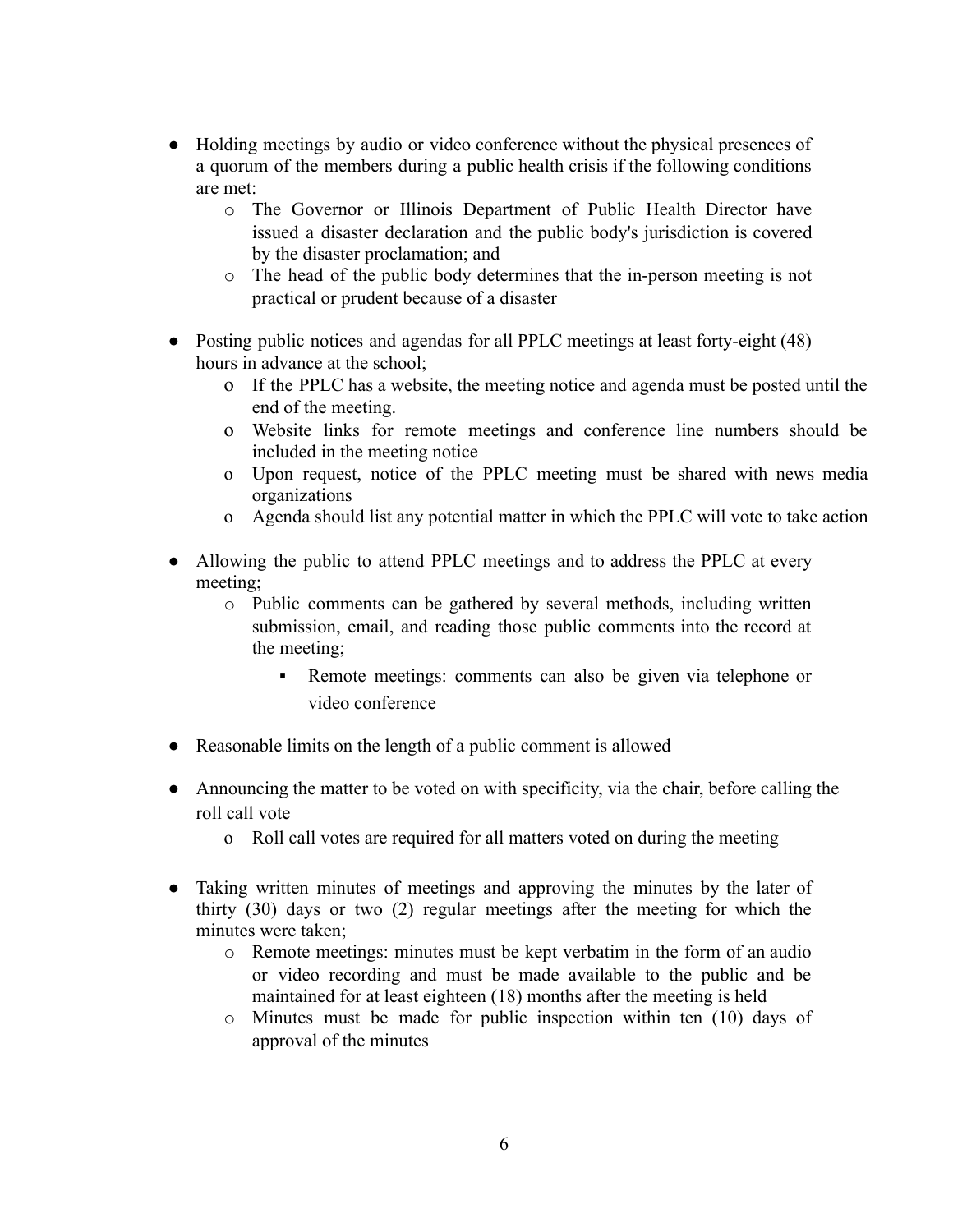- Designating a member to serve as the Open Meetings Act Officer (the OMA Officer must complete training on the OMA provided by the Office of the Illinois Attorney General within 30 days of such designation).
	- o For OMA training, individuals can navigate to the following link: http://foia.ilattorneygeneral.net/electronic foia training.aspx

Any questions concerning the application of the Open Meetings Act to the PPLC should be directed to the Board's Law Department at (773) 553-1700.

## **DOES THE FREEDOM OF INFORMATION ACT APPLY TO THE PPLC?**

There have been no amendments to the Freedom of Information Act (FOIA) as a result of the COVID-19 pandemic.

The PPLC is subject to FOIA and documents created and maintained by the PPLC may be subject to disclosure under the FOIA. Under FOIA, any document defined as a "public record" must be released within five (5) business days to any member of the public who requests it unless exempted from disclosure by the Act. PPLCs can request a five (5)-day extension to respond to the FOIA request provided a recognized reason for the extension is cited. 5 ILCS  $140/3(e)$ .

Under the FOIA, the PPLC must also designate a member to serve as the FOIA Officer. The FOIA Officer must complete training on the FOIA provided by the Office of the Illinois Attorney General within 30 days of such designation. FOIA training can be found at the following link: http://foia.ilattorneygeneral.net/electronic foia training.aspx.

Upon receipt of a FOIA request and before releasing any document(s), it is recommended that the PPLC contact the CPS FOIA Officer at (773) 553-1700 for assistance. The PPLC's designated FOIA Officer is responsible for responding to any FOIA requests.

Members of the public may request a copy of a remote meeting recording pursuant to a FOIA request. To share a Google Meet recording of a virtual meeting that has been saved to Google Drive, the settings should be adjusted such that "anyone with the link" can view the recording. If the meeting was recorded using Zoom, it is recommended that the Zoom recording is uploaded to a cloud sharing service platform like Dropbox, Box or Google Drive. Once the recording is saved in the cloud service platform, it can be shared with the requestor via email.

## **V. THE ANNUAL ELECTION MEETING**

The principal shall prepare for the Annual Election Meeting of the PPLC. Elections should be held no later than the fifth week of school. To aid an effective planning process, below is a list of suggested activities that should take place at least two weeks prior to the Annual Election Meeting: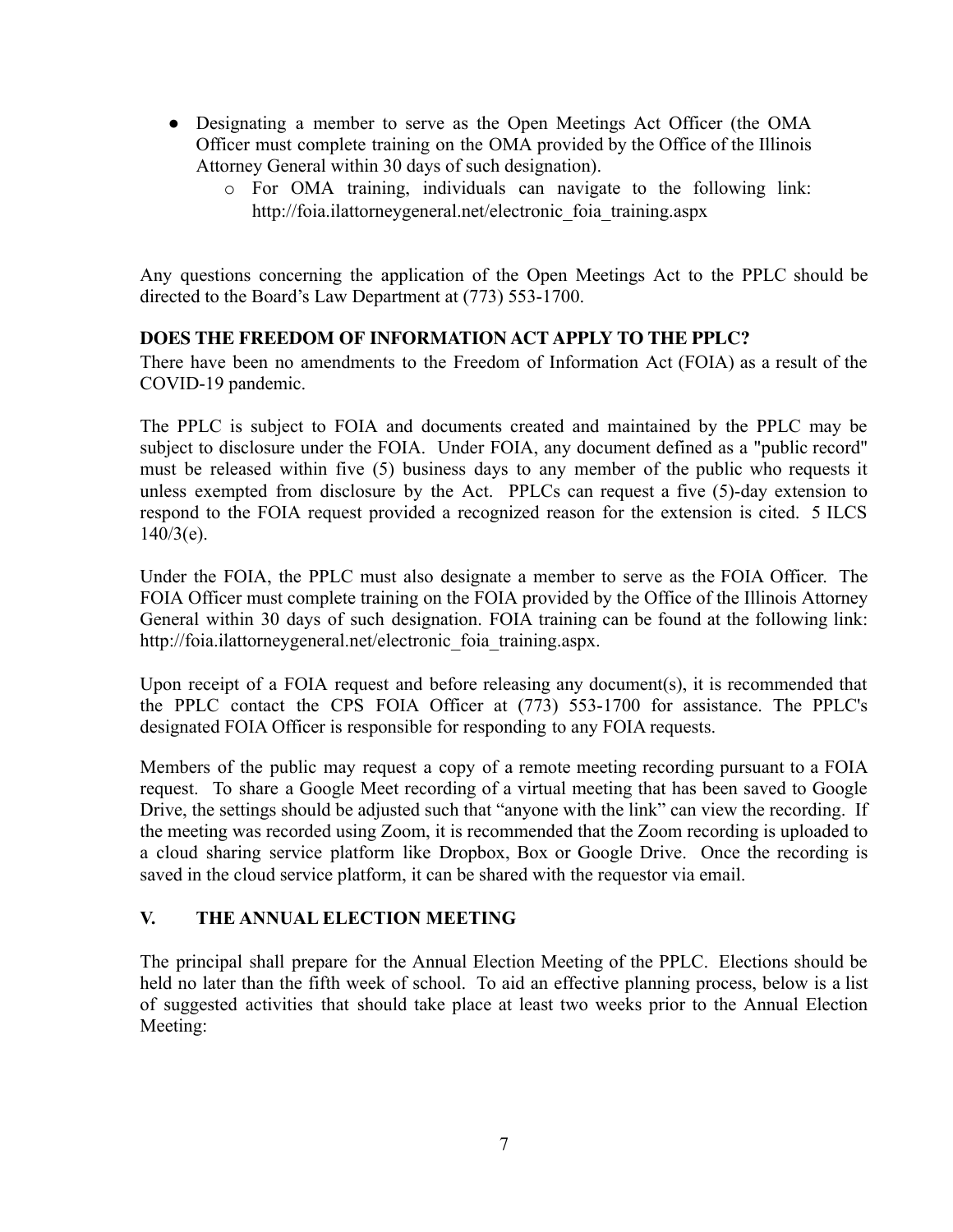- 1. The principal prepares and posts a list of the certified classroom teachers and other certificated personnel employed at the attendance center (to be duplicated as necessary) who are eligible to serve on the PPLC and vote in the election.
- 2. These Guidelines for the Establishment and Operation of the PPLC should be made available to all school personnel on the eligibility list.
- 3. The principal or his or her designee must post a notice and agenda for the Annual Election Meeting.
- 4. The principal convenes the Annual Election Meeting on a date when all certified classroom teachers and certificated personnel are scheduled to be in the building. The school personnel on the eligibility list and the principal, if he or she chooses to participate, must first decide the number of members, up to seven (7), to be elected to the PPLC. Thereafter, the school personnel on the eligibility list, excluding the principal, shall elect the specific individuals who will fill the positions on the PPLC.
- 5. The certified classroom teachers and other certificated personnel may appoint, from among their ranks, individuals to serve in the following roles and perform the following tasks to facilitate the election of the members of the PPLC.
	- **● Election Judges**

Initial, date and distribute the ballot Determine the number of properly voted ballots Count the valid votes Post the results of the election

## **● Monitors**

Monitor the polling area Certify voter eligibility Ensure that voting is by secret ballot

## **VI. ORGANIZATION OF THE PPLC AFTER THE ELECTION**

Within one week of the election meeting, the elected members of the PPLC shall convene a meeting to determine, at a minimum, the following:

#### **A. Officer Criteria\***

- What officers, in addition to the Chair or Co-Chairs, will be elected, if any?
- How will the additional officers, if any, be selected?
- What will their duties be?

**\*Note: The OMA and FOIA require the PPLC to designate a FOIA Officer and OMA Officer (can be one or two members). If officers other than the co-chairs are to be elected, that election should take place at a subsequent, well-publicized meeting.**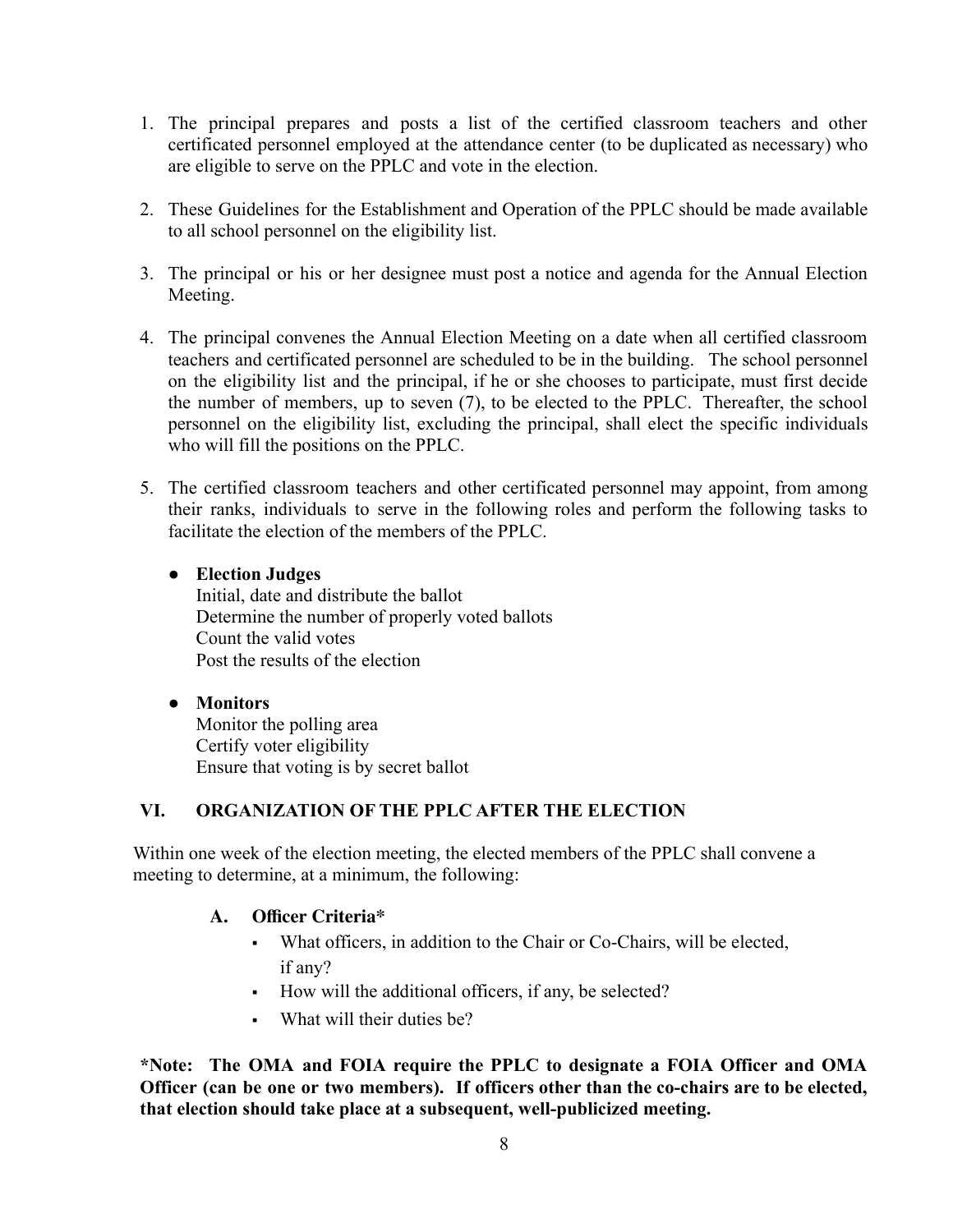## **B. Meetings**

- When and where will meetings be held?
- How many members must be present to conduct official business? (i.e., what constitutes a quorum?) *(Recommendation: half plus one)*
- Who, if anyone (other than PPLC members, the principal and the public), will be invited to participate in PPLC meetings?

## **C. Committees**

- Will committees be established?
- If so, what is the purpose of each committee?
- How many members will be appointed to each committee?

## **D. Other**

- How will the meeting notices and agendas be prepared and disseminated?
- Who will take meeting minutes, where will they be maintained and how will they be made available to the public?
- How will recommendations to the principal and/or LSC be presented?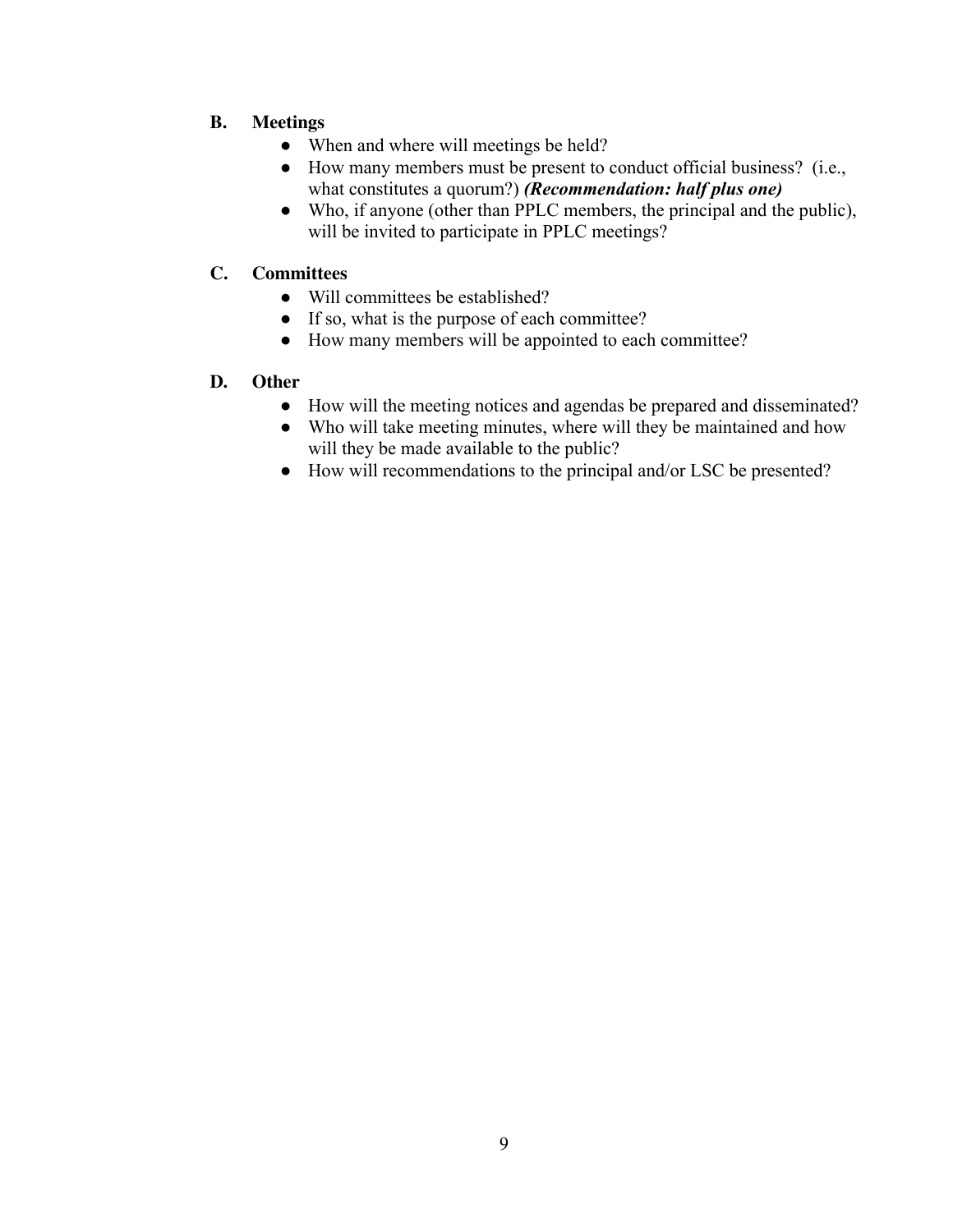## **SAMPLE NOTICE OF ANNUAL ELECTION MEETING OF PPLC**

**ALL** certified classroom teachers and other certificated personnel employed at the attendance center are invited to attend the **Annual Election Meeting of the \_\_\_\_\_\_\_\_\_\_\_\_\_\_\_\_\_\_\_\_\_\_\_\_\_\_\_\_ School PPLC, to be held on**  $\bf{at}$   $\bf{at}$   $\bf{at}$   $\bf{at}$   $\bf{at}$   $\bf{at}$   $\bf{at}$   $\bf{at}$   $\bf{at}$   $\bf{at}$   $\bf{at}$   $\bf{at}$   $\bf{at}$   $\bf{at}$   $\bf{at}$   $\bf{at}$   $\bf{at}$   $\bf{at}$   $\bf{at}$   $\bf{at}$   $\bf{at}$   $\bf{at}$   $\bf{at}$   $\bf{at}$   $\bf{at}$   $\bf{at}$   $\bf{at}$   $\bf{at$ 

"Other certificated personnel" includes counselors, social workers, psychologists, itinerant teachers, PATs, TATs, cadres, and assistant principal(s).

The purpose of this meeting is to:

 $\mathcal{L}_\text{max}$  , where  $\mathcal{L}_\text{max}$  is the set of the set of the set of the set of the set of the set of the set of the set of the set of the set of the set of the set of the set of the set of the set of the set of the se

 $\mathcal{L}_\text{max}$ 

(1) decide on the number of PPLC members, and

(2) conduct the election of classroom teachers and other certificated personnel to serve oneyear terms as members of the PPLC.

**Principal**

**Date**

A review of **The Guidelines for the Establishment and Operation of the Professional Personnel Leadership Committee**, distributed by the Board of Education, may be helpful to you in your deliberation on these matters.